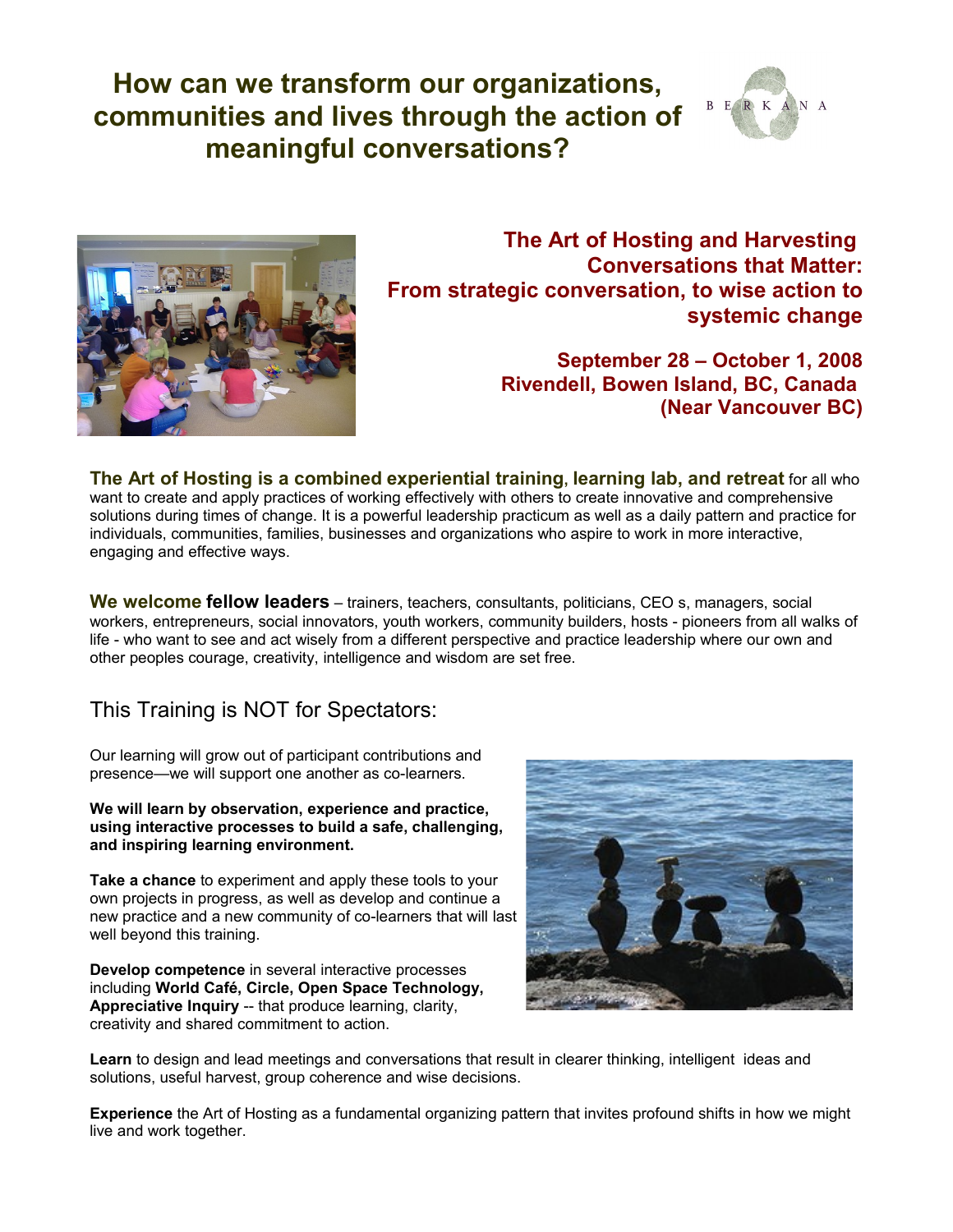## **Why this training now?**

The Art of Hosting is a response to a time when institutions and democracy itself are failing to address the increasing chaos in our world and is an experimentation ground for new, effective, and healthy patterns for organizing, innovating and interacting.

There is a new story emerging among us that brings the best of what we've learned and what we are, trusting we will find ways of living that are more sustainable and nurturing to ourselves, our families, communities and Earth.

### **How It Works**

Experience and learn models of conversation that engage people at a deep level about topics they really care about and that foster actions at many scales to make a difference. These tools and insights offer paths to guide us through duality and polarization toward a wise and resourceful experience of our own capacity and a more civil society.

A core team of facilitators, steeped in the process, open the circle. The team expands throughout the retreat to include all who want to practice hosting. There are many levels of participation.

**Doing is balanced by being. Frontier science and ancient wisdom offer ballast. Conversations and personal experience, rather than lecture, is the practice. There are designated times for individual, group and team learning with space to "get" what surfaces in periods of silence, play, nature walks, and reflection.**

## **Context & Background**

We are inspired by what happens when people meet with the purpose of learning and developing their own competences in relationship with others.

We have discovered that the principles of **selforganization, participation, ownership, and non-linear solutions** are the keys to both individual and collective discoveries.

We have also discovered that practices that take us from the personal to the systemic help us to scale our work at many levels. Personal practices of being present, participating in conversation and harvesting for wise action work at the levels of the individual, group, organization and the system as a whole.

We are inspired by what happens in the **creative tension between chaos and order** – just enough chaos to make creation of newness possible and just enough order to bring ideas into wise action.



From this tension, hosts, facilitators and leaders are called to work with groups, organizations and communities to walk a path of innovation and creativity. The Art of Hosting and Harvesting examines mental models, design tools and group processes which support this

work, leading to powerful and sustainable results.

Change for the common good in organizations and communities calls for involvement, collective intelligence, and co-creation to discover new solutions and build powerful systems of influence.

> This is a response to a world that is becoming increasingly complex and fragmented, where true solutions and innovations lie not in one leader or one viewpoint, but in the bigger picture of the collective intelligence. It is

learning to lead from the perspective of the whole system, the field of the emerging future.

**It is a place for those who are interested in being part of a shift to sustainable, resilient and thriving organizations and communities across the world.**

*If the group is an art form of the future, then convening groups is an artistry we must cultivate to fully harvest the promise of the future.*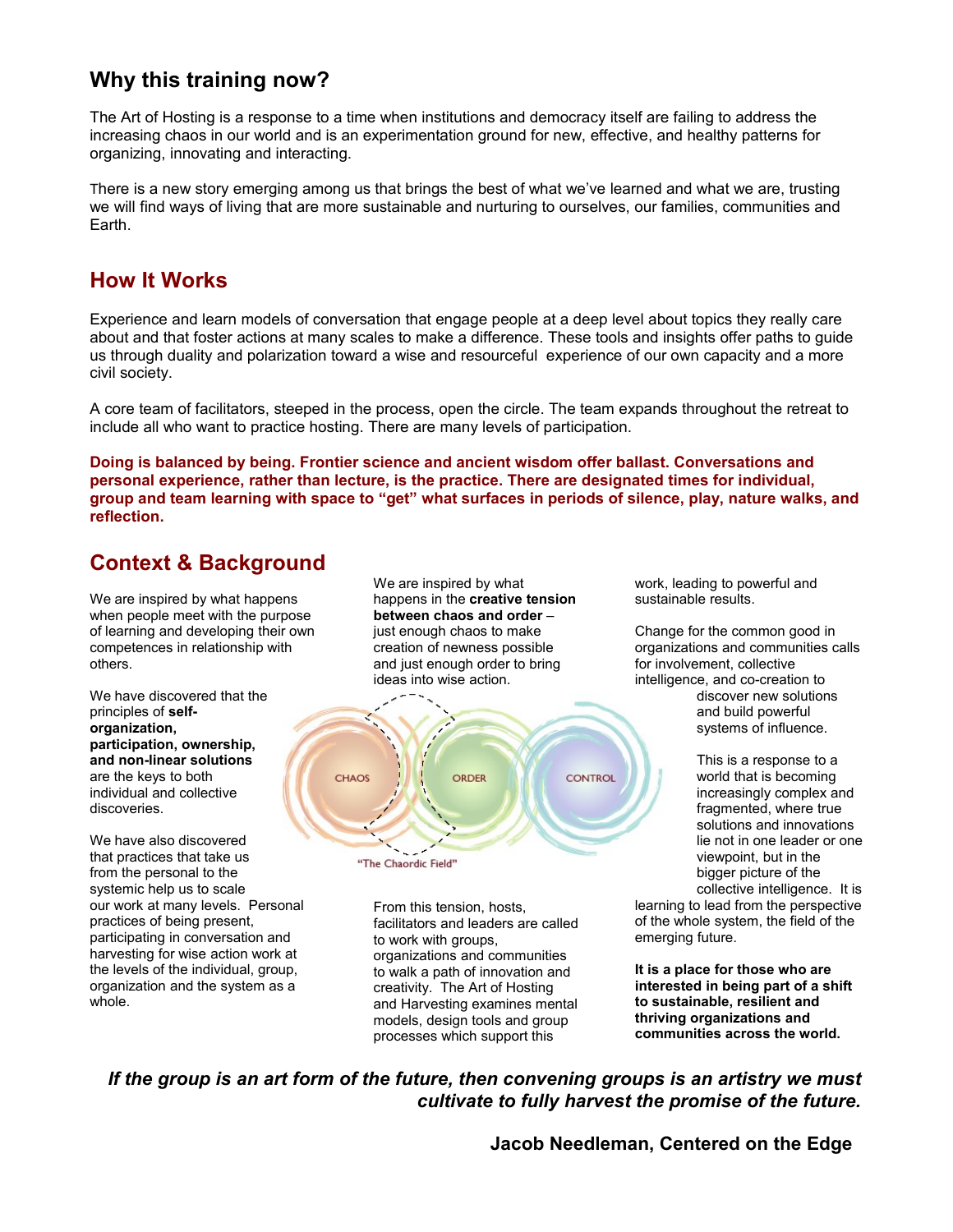## **The Hosting Team**



#### **Chris Corrigan**

**Host and Consultant Harvest Moon Consultants Bowen Island, British Columbia** [www.chriscorrigan.com](http://www.chriscorrigan.com/)

I am a facilitator of conversation in the service of emergence. My business is supporting invitation: the invitation to collaborate, to organize, to find one another

and make a difference in our communities, organizations and lives. I work with organizations seeking to improve their work, communities seeking to improve their future, people looking to improve their lives. I hold and care for process - the ways in which we work together - to encourage people to make their best possible contributions. I have an unflagging belief that the answers and leadership we need arise out of collaboration and conversation. By facilitating dialogue, I do my best to hold space for futures to emerge. I am a partner in Harvest Moon Consultants and work with communities and organizations across North America, Europe and New Zealand.



#### **Tenneson Woolf**

**Host and Consultant Orem, Utah** [www.berkana.org](http://www.berkana.org/)

My work is leadership and community development – hosting spaces for co-created insight and solutions. I work in partnership with clients, colleagues, friends, family, and community to integrate learning and action of self, team, and community. A few of my current partnerships include: *The Berkana Institute*, where I am helping to co-create more

availability of the hosting pattern through client systems and open enrollment trainings; *The Salt Lake Center for Engaging Community*, where I support and design local dialogues on living in healthy community; and formerly, *The Dyer Institute for Leading Organizational Change*, where I worked with university students, faculty, and managers on practices of change.



#### **Monica Nissén**

 **InterChange Aps Silkeborg, Denmark  [www.interchange.dk](http://www.harvestmoonconsultants.com/)**

I started my professional life as an architect but found very early on, that designing processes, was just as interesting as designing buildings. For the past 25-30 years I have worked as a process consultant. Since Toke Moeller and I co-founded InterChange aps in 1991, we have worked with dialogue based, participatory processes, engaging larger groups of people in co-creating solutions, strategies or the futures they want.

In working with larger groups, my special interest has been "Learning Ecology" – that is to harvest the results of these conversations, as newsletters, documentations or graphics, so that the collective wisdom can be captured, made visible and fed back "into the system".



## **Caitlin Frost**

 **Harvest Moon Consultants Bowen Island, BC  [www.harvestmoonconsultants.com](http://www.harvestmoonconsultants.com/)**

As a facilitator, coach and life learner, I have a deep interest in conversation - both the internal conversations that feed our actions in the world and our sense of who we believe

we are and what we are capable of, and the external conversations that we have with others to be heard, understood and connected in our work and in our lives. I am interested in cultivating both individual and collective practices that allow us to step fearlessly and effectively into our own leadership and support others to do the same. I am a practitioner of Open Space Technology, The Work of Byron Katie, and Compassionate Communication and a traveller in many other processes of conversation, clarity and community. I am a partner in Harvest Moon Consultants, located on Bowen Island, British Columbia.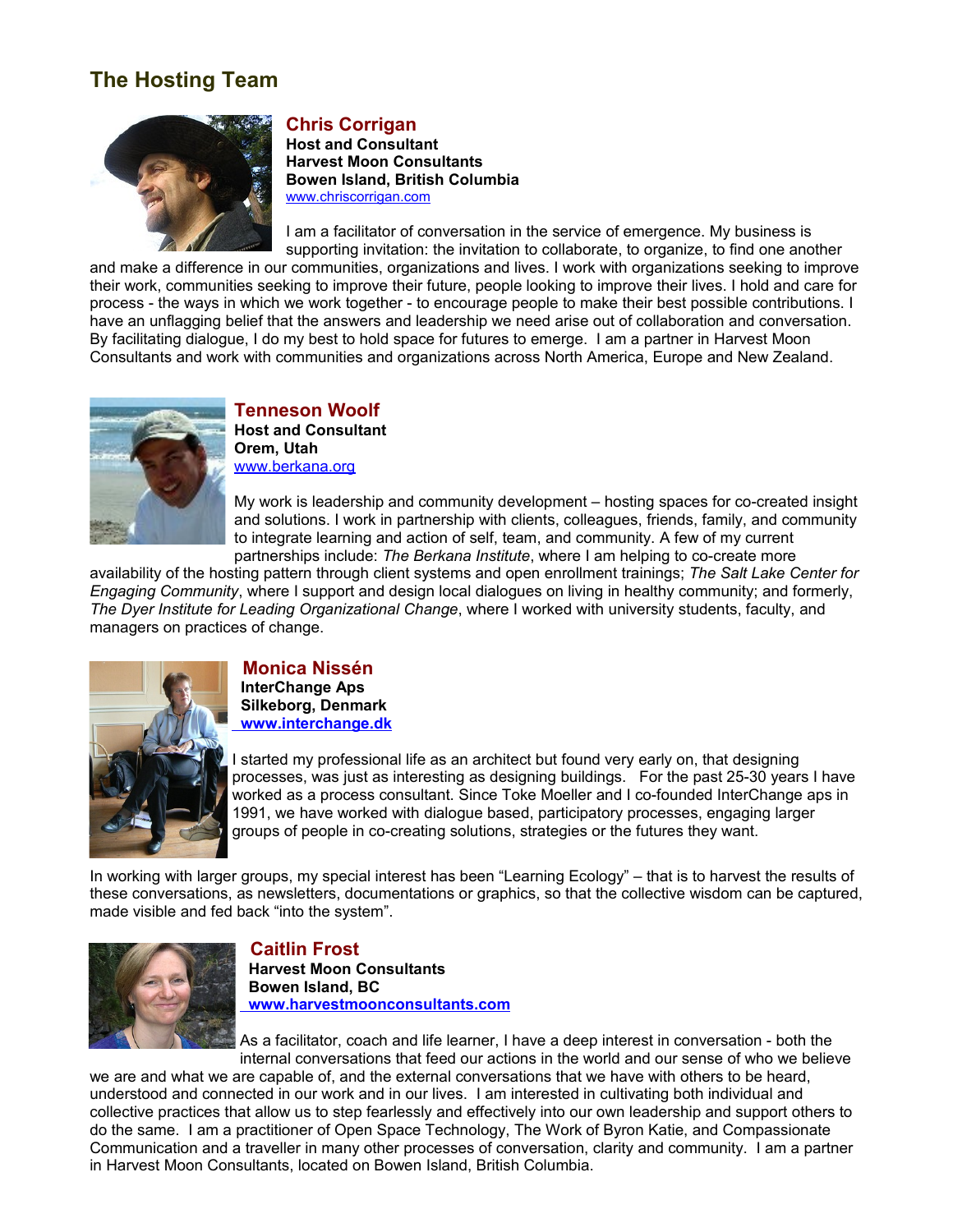

**David Stevenson CEO, Vancouver Island Aboriginal Transition Team Victoria, BC [www.viatt.ca](http://www.viatt.ca/)**

I am a recovering consultant currently working as CEO of a Government Crown Corporation charged with planning and implementing a unique Aboriginal child and family services system for Vancouver Island. Our team is tasked with facilitating the

conversations and planning to capture the emergent/ancient models of leadership that support the opening and holding of collective courage, vision and purpose. Bridging the wisdom of elders, youth, and traditional and political leadership with a complex colonial system, we track the deep practices and purposes at the heart of our most important conversations.

#### **Sponsors of this Training**

The Berkana Institute and our hosting team invite you to be part of a small group of inspired leaders, who are expanding the role of leading through conversation.



**The Berkana Institute** [\(www.berkana.org\)](http://www.berkana.org/) connects and supports pioneering, life-affirming leaders around the world who strengthen their communities by working with the wisdom and wealth already present in its people, traditions and environment.

#### **The Art of Hosting Community:**

More information about the Art of Hosting and international events and community of practice can be found at: [www.ArtofHosting.org.](http://www.ArtofHosting.org/)

The Art of Hosting is itself a collaborative community of practice, exploring together how to best host the conversations and changes that matter in our communities, organizations and lives. The network of friends includes: Shambhala Institute, The World Café, Open Space, Berkana, PeerSpirit and Pioneers of Change.

## **Logistics**

**Location –** This is a residential retreat hosted at Rivendell Retreat Centre on Bowen Island, BC, Canada. Rivendell is a relaxing and inspiring location, settled on 6.5 acres atop Cates Hill, with magnificent views of mountains, forest and shining sea. Bowen Island is a 20 minute ferry ride from Horseshoe Bay, which itself is a 30 minute drive or bus ride from downtown Vancouver.

- **BC Ferries website**
- [Metro Vancouver public transit trip planner](http://tripplanning.translink.bc.ca/hiwire?.a=iTripPlanning)



**Beginning and Ending Times –** We welcome you on the 28<sup>th</sup> to register and settle in beginning at 4:00. We will eat dinner together at 6:00 and meet in our opening session at 7:00. Our closing session on the 1<sup>st</sup> will end at 4pm. In the evenings, we will continue to talk, work and play together. Evening offerings may include outdoor walks, beach visits, music and conversation.